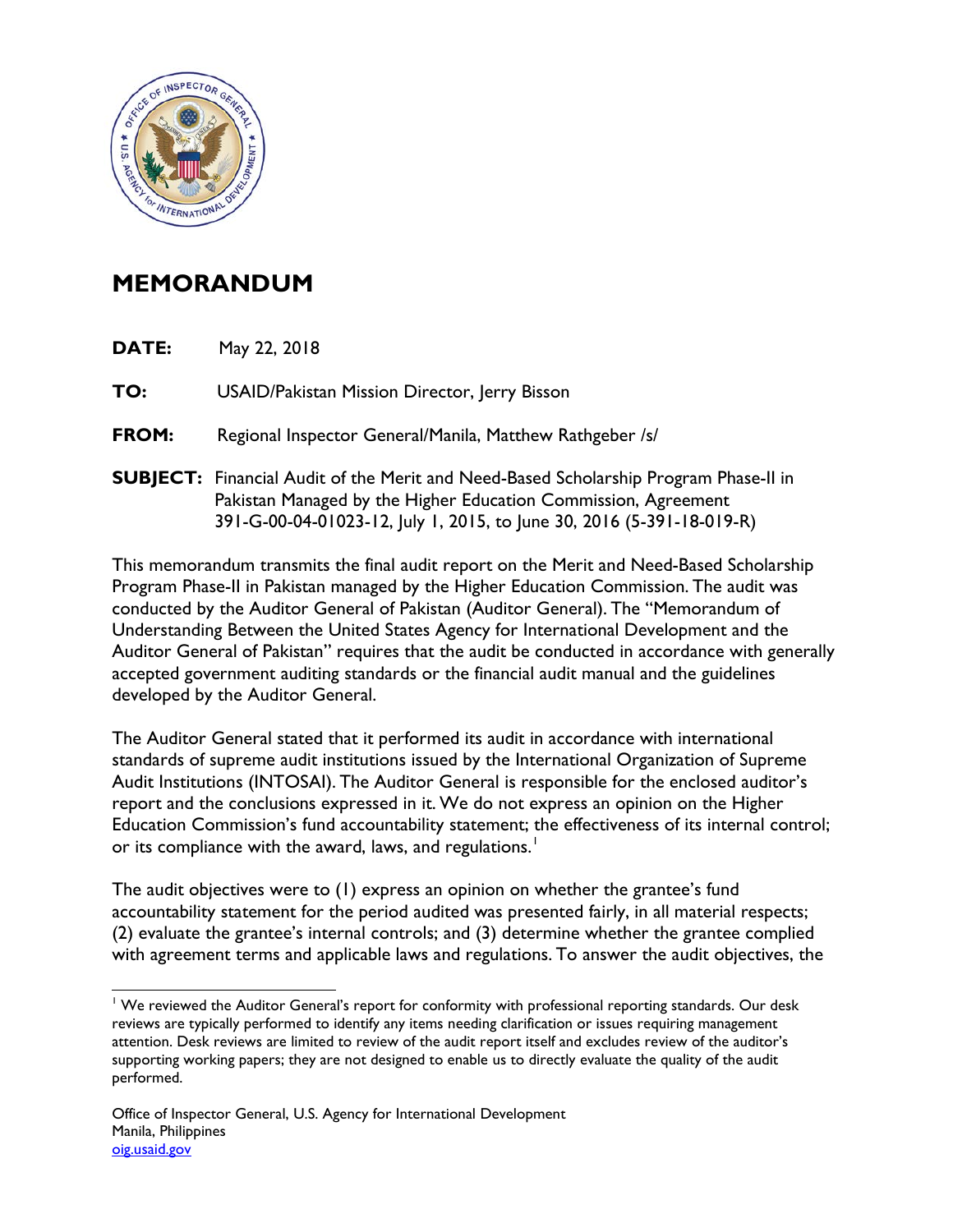Auditor General reviewed program documents and procedures; examined the fund accountability statement including revenues received from USAID and costs incurred during the period; reviewed the internal control systems; and tested compliance with agreement terms and applicable laws and regulations. The audit covered program revenues and costs of \$3,377,914 and \$3,234,107, respectively, from July 1, 2015, to June 30, 2016.

The Auditor General concluded that except for the possible effects of the grantee's (1) not disclosing in the financial statements the expenditures incurred based on the account titles as prescribed in the cost sheet of the PC-1 Form of the project,<sup>[2](#page-1-0)</sup> (2) not reflecting the in-kind contributions made by the Government of Pakistan and identifying their appropriate value in the financial statements, (3) not providing to the auditors the record and information regarding the contributions made by the Government of Pakistan, and (4) not recording equipment and inventories and identifying their appropriate value in the financial statements, the fund accountability statement presented fairly, in all material respects, program revenues and costs incurred under the agreement for the period audited. Nonetheless, (1) for item 1, the fund accountability statement included expenses under the account title "Scholarship Fund" only because according to the grantee, USAID has signed Program Implementation Letter (PIL) No. 1 and Amendment No. 1 in order to release funds for scholarship payments only; other account title expenditures will be used after signing of PIL No. 2 (which occurred after the period audited); (2) for items 2 and 3, the cost-sharing information was not reported in the current period since according to the mission, the required cost-sharing contributions for Phase II amounting to \$5,775,000 (based on the life-of-project budget) were defined in PIL No. 2 (which was signed after the period audited); and (3) for item 4, a note to the fund accountability statement indicated that all assets are initially expensed out and will be capitalized on the closure of the program.

The Auditor General did not identify any questioned costs, significant deficiencies or material weaknesses in internal control, or material instances of noncompliance. In its management letter, the Auditor General identified six other internal control matters and immaterial instances of noncompliance. Based on our review of the descriptions of the issues, we consider four issues to be material instances of noncompliance; hence, we are making a recommendation for corrective action. The material instances of noncompliance pertained to the grantee's (1) not furnishing to the Auditor General the requested records (Observation 4.1.2), (2) not maintaining separate bank accounts for phases I and 2 of the program (Observation 4.1.3), (3) not maintaining a stock register and inventory of physical assets of the program (Observation 4.3.1), and (4) not conducting physical verification of stores and stocks (Observation 4.4.3). For item 1, the requested records needed for the audit were subsequently provided to the Auditor General. Finally, this is the first audit of the Phase-II of the program.

To address the issues identified in the report and discussed in this memorandum, we recommend that USAID:

<span id="page-1-0"></span><sup>&</sup>lt;sup>2</sup> The PC-1 Form shows the project proposal prepared by a grantee based on the instructions provided by the Planning Commission.